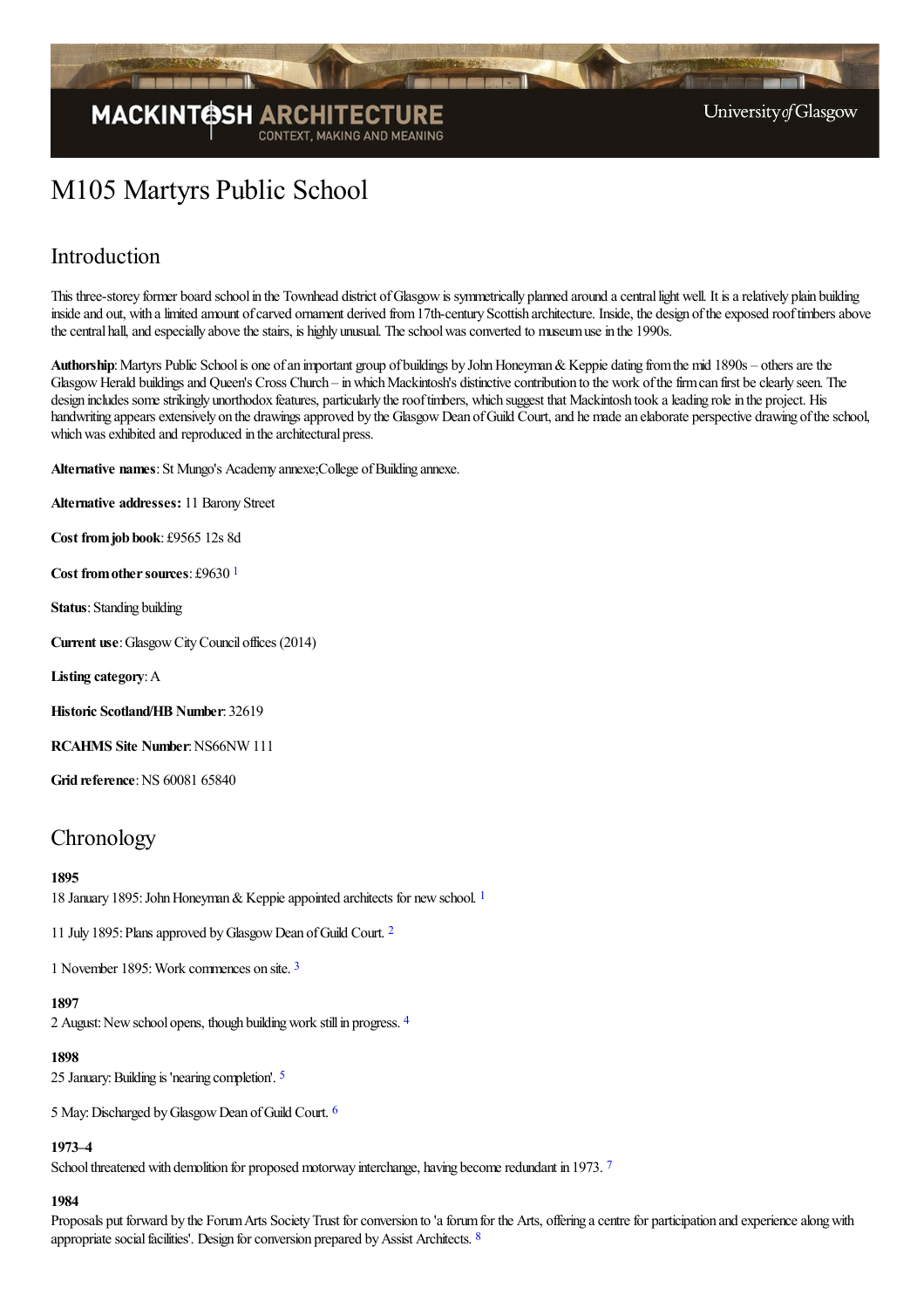### <span id="page-1-0"></span>**1985**

Roadworks underway for Townhead interchange, involving construction of new road across site of playground. <sup>[9](#page-7-9)</sup>

### **1986**

13 May:Emergencymeeting organised byCharles Rennie Mackintosh Societywith representatives ofForumArts SocietyTrust, Historic Buildings Council, Glasgow District Council and Strathclyde Regional Council. Ongoing deterioration of the fabric is discussed, and all parties agree that conversion of the building 'should and could go ahead at once'. [10](#page-7-10)

### <span id="page-1-2"></span><span id="page-1-1"></span>**1987**

<span id="page-1-3"></span>Summer: Phase I of refurbishment programme, costing c. £430,000, is proceeding and scheduled for completion at the end of October. <sup>[11](#page-7-11)</sup> Work appears to be limited to the exterior.  $12$ 

### **1993**

<span id="page-1-4"></span>Disused.<sup>[13](#page-7-13)</sup>

### <span id="page-1-5"></span>**1996**

June: Commencement of conversion into a conservation centre for Glasgow Museums by James Cunning, Young & Partners. <sup>[14](#page-7-14)</sup>

### **1998**

<span id="page-1-6"></span>Competition for redesign of Parson Street, won by RMJM Scotland Ltd. <sup>[15](#page-7-15)</sup>

## Description

### Origins and setting

<span id="page-1-7"></span>John Honeyman & Keppie's building replaced an earlier Martyrs School situated just to the S., built c. 1859 for the Rev. Norman Macleod (1812–72), minister of the Barony Parish and a great educator.  $\frac{1}{1}$  $\frac{1}{1}$  $\frac{1}{1}$  The name commemorates the Church of Scotland Covenanters executed for their beliefs at the Townhead in 1684. With accommodation for only 472 pupils, the old school had become overcrowded by 1895. The newschool occupies thesite ofits playground, and is entered from the S. side of Parson Street (where, coincidentally, Mackintosh was born in 1868). Its setting was radically transformed in the second half of the 20th century, first by the demolition of tenements in the surrounding streets, then by major excavations in the 1980s for an access road to the M8 motorway. This new road obliterated Barony Street, which had defined the E. side of the site, and removed most of the school's playground.

### Commission

<span id="page-1-8"></span>John Honeyman & Keppie were already engaged on a large addition to Dovehill School for The School Board of Glasgow when they were awarded the Martyrs commission. As with the later Scotland Street Public School, they appear to have been appointed without taking part in any competition. They were notified in January 1895 that they were to design 'a new school in Barony Street to accommodate say from 900 to 1000 scholars', their fee being 3% of the overall cost. <sup>[2](#page-7-17)</sup> The tendering process and the appointment of contractors seem to have been handled by the School Board, the architects simply being informed ofthe Board's decisions. [3](#page-7-18)

### <span id="page-1-9"></span>Exterior

Unlike Scotland Street with its spine corridors, Martyrs has a centralised plan more typical of Glasgow Board schools. The hall surrounded by classrooms on all four sides results in a squarish, compact building. W., S. and E. wings form a U-shaped block, but the N. wing is distinct, shorter than the S. wing, and with its own hipped roof. Projecting slightly in the angles between it and the W. and E. wings are separate staircases for girls and boys, each with its own entrance. A third entrance for infants and girls is in the centre of the S. side. The stairs are distinguished by big, round-arched, mullioned-and-transomed windows at second-floor level, and by roofs with deep eaves on elongated, close-set timber brackets, separated from the adjoining classroom roofs by shallow strips of coping. These contrast with the cornices of the classroom blocks, and look forward to the similar eaves on the N. front of the Glasgow School of Art. With their asymmetrically arranged windows, the W. and E. elevations look disjointed, but this would have been less disturbing before the demolition of neighbouring buildings opened up views that were unintended by the architects.



<span id="page-1-10"></span>The 1906 rules of the Scotch Education Department specified that the cills of classroom windows should be no more than four feet above the floor. <sup>[4](#page-7-19)</sup> At Martyrs, however, some ten years earlier, the classroom windows are not only too high for a child to see out, but also above the eye-level of most adults. From the outside, the difference between the high cills in the classrooms and the much lower cills in the teachers' rooms is conspicuous. A small number of classroom windows on the W. side have lower cills, presumably because neighbouring buildings, since demolished, made the view from here less distracting. Most of the windows are multi-pane sashes, but those on the stairs have small square leaded lights.

This is a relatively plain building, in keeping with the budgetary constraints of the School Board of Glasgow. The external walls of red Ballochmyle freestone are snecked and stugged, with smooth ashlar dressings. Some decorative details are mildly baroque, such as the banded architraves which frame many of the windows, and the curved pediments above the second-floor windows on the N. front. The distinctive lintels above the girls' and boys' entrances resemble the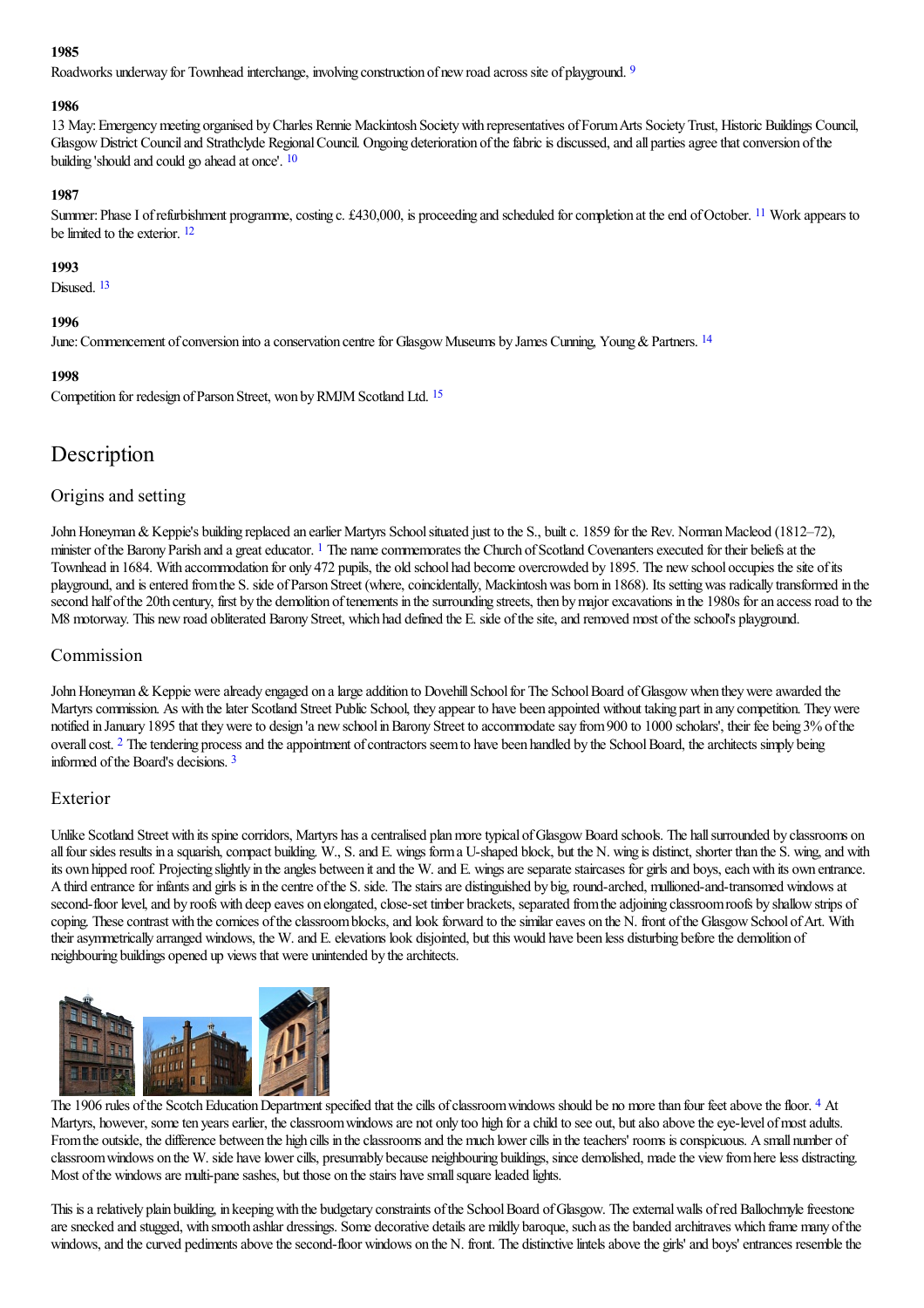top-floor windows of John Honeyman & Keppie's near-contemporary Glasgow Herald buildings in Mitchell Street, and the first-floor windows of Queen Margaret's College Anatomical Department, buildings which can be largely ascribed to Mackintosh. Their sinuous mouldings seem to be adapted from such late-medieval or 17th-century examples as the flattened ogee doorway of the 1636 Skelmorlie Aisle at Largs, Ayrshire, sketched by Mackintosh in May 1890. [5](#page-7-20)

<span id="page-2-0"></span>

<span id="page-2-1"></span>Other details [derived](http://www.mackintosh-architecture.gla.ac.uk/catalogue/images/?filename=c125_008) from Scottish medieval and [Renaissance](http://www.mackintosh-architecture.gla.ac.uk/catalogue/images/?filename=a125_001) sources are the relieving arches above many of the windows, the mullioned two-light openings that ventilate the basement, and the chunky, widely-spaced balusters of the boundary wall. W. S. Moyes, a contemporary of Mackintosh in John Honeyman & Keppie's office, thought the balusters might have been influenced by Stirling Castle, but a closer parallel is with the balustrade of 17th-century Cowane's Hospital in Stirling, of which Mackintosh made a sketch. <sup>[6](#page-7-21)</sup> Another possible source is the Lion and Unicorn stair of 1690 from the Old College in Glasgow's High Street, not far fromMartyrs, whichwas relocated to GlasgowUniversity's newbuilding at Gilmorehillin 1872.



Besides these historically derived details there are a number of more idiosyncratic features: the enormously elongated consoles flanking the doors, ending in bulbous, lobed shapes; the concave ends of some of the deep, bracketed window cills that die into the surrounding masonry; the highly distinctive top of the square boiler flue, with brackets projecting diagonally at the angles (some now broken); and the domed *tempietti* that enclose the roof-top ventilators.



### Interior

Despite conversion from their original use, the main interior spaces are essentially unaltered. The plan is symmetrical about the top-lit central hall, which rises through all three storeys, surrounded by balustraded landings. What were originally ground-floor classrooms open directly off the hall, those on the upper floors off the landings. Former cloakrooms and lavatories (for hand-washing) adjoin the infants' entrance and the bottom of both stairs. On each floor, what was originally a teachers' room opens directly off the stairs, divided from the landing by a lobby and a round-arched, glazed screen.



[Much](http://www.mackintosh-architecture.gla.ac.uk/catalogue/images/?filename=x125_100) of the bas[ement](http://www.mackintosh-architecture.gla.ac.uk/catalogue/images/?filename=c125_012) was given over to the heating system, the location of the furnace room in the S.E. corner being indicated externally by the tall, square chimney. According to the architects' drawings, air was warmed by 'heating coils', then distributed by an 'air propeller' through a series of ducts embedded in the walls, with outlets in each room. The drawings show a 'Kitchen' in the S.W. corner of the basement. This was presumably the room referred to by John Honeyman & Keppie when they reported to the School Board on 20 January 1896 that 'the cookery room, with stair down to same and retaining wall are now completed'. [7](#page-7-22)

<span id="page-2-2"></span>The most distinctive features of the interior are the open timber roofs over the two staircases and the central hall. The trusses of the hall roof rest on oddly shaped corbels, and their central uprights have curious lobed swellings near the top – similar to the consoles on either side of the girls' and boys' entrances. Where the rafters meet the wall, they appear to rest on pairs of brackets, which read as the ends of beams projecting through the wall from the neighbouring classrooms and stairwells. In fact, the brackets have no structural significance and are purely ornamental, as was revealed when the plaster was stripped from the wall during repairs c. 1992. <sup>[8](#page-7-23)</sup> These brackets, and the use of pegs both here and on the trusses, carry echoes of traditional Japanese timber construction.

<span id="page-2-3"></span>

The closely-spaced trusses over the stairs are even more unusual, forming a cat's cradle of long, thin timbers in which it is again unclear if the various elements are performing a mechanical or an aesthetic function. Here, the upright members are pairs of thin, flat timbers, clasping the tie beams to which they are attached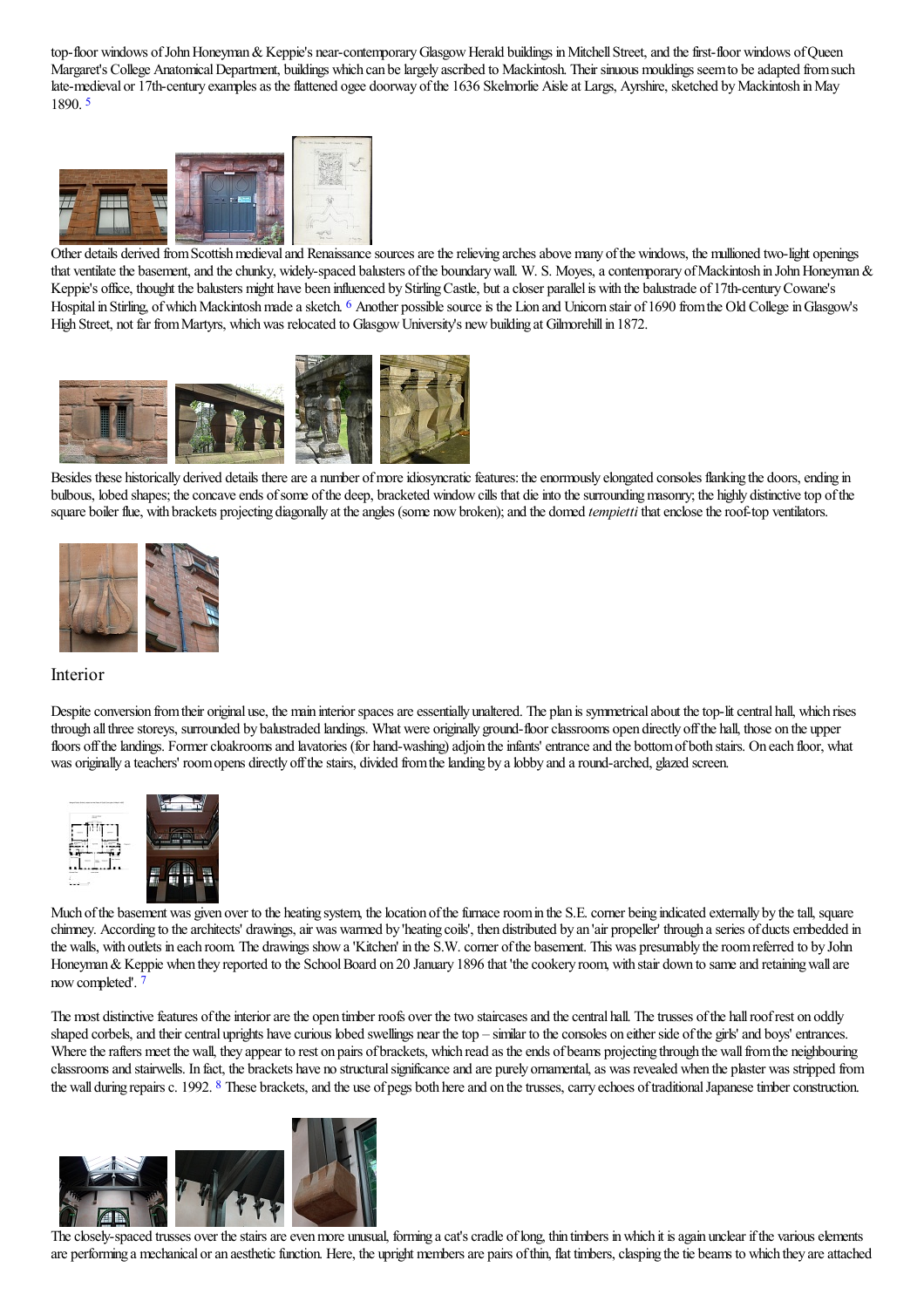by wooden pegs, and extending below them, where they are pierced by inverted heart motifs.



The complex illusionism of the hall roof timbers contrasts with the frank use of steel beams to support the floors. Structural steelwork is used throughout, but is seen most clearly around the central light well, where the concrete landings are carried on large I-beams, bolted together at the corners, with smaller I-beams laid on top at right angles. Prominent T-beams carry the stone stairs.



The internal brick walls are plastered and tiled to dado height on the stairs and landings. The tiling is mostly cream, with a green border. The light-well railings at first- and second-floor level are buttressed by elegant swan-neck supports in the form of elongated wrought-iron leaves. Attached to the I-beams at their bases, they swell out into the light well before curving in again to join the railings just below the handrail.

### Critical reception

<span id="page-3-0"></span>Mackintosh's perspective drawing was exhibited at the Glasgow Institute of the Fine Arts in 1896 (325), and illustrated in the *Building News* and *Academy Architecture*, along with a ground-floor plan. <sup>[9](#page-7-24)</sup> The perspective emphasises the building's Scottish historical character – the snecked masonry, the relieving arches, the wall-mounted sundial (which, however, does not appear to have existed) – even placing it in a spurious 17th-century setting, next to a house with a round stair tower and a lintel dated 1653. The art critic of the *Glasgow Herald* thought the drawing 'very mannered', and dismissed the school as 'having little pretension to architectural effect', but thought it 'quite suitable for its purpose.' <sup>[10](#page-8-0)</sup> The *Builder* reproduced the drawing again in 1898, and described the school more sympathetically as 'an effective and characteristic group by Messrs Honeyman & Keppie'.  $11$ 

### <span id="page-3-2"></span><span id="page-3-1"></span>Later history

<span id="page-3-4"></span><span id="page-3-3"></span>Martyrs was given statutory protection as a listed building in December 1970. The threat of demolition in 1973–4, for a road scheme, galvanised opposition, not least from the newly-founded Charles Rennie Mackintosh Society, a pressure group established to raise awareness of the Mackintosh legacy and campaign for its preservation. <sup>[12](#page-8-2)</sup> A long-awaited external refurbishment was undertaken c. 1987, and in 1996 work began on converting the building into a conservation centre for Glasgow Museums. <sup>[13](#page-8-3)</sup>

### People

### **Clients:**

• The School Board of Glasgow

### **Contractors:**

- John Anderson
- John Baxter
- J. G. Carrick & Co.  $\bullet$
- $\bullet$  Alex. Davie & Co.
- $\bullet$  Elder & Co.
- WilliamForbes
- Hamilton & Co.
- $\bullet$  Helliwell & Co.
- Hunter, McWilliam & Co.
- Isaac Law
- McGeoch & Co.
- C. &J. Malloch
- Andrew Meiklejohn
- John Paterson & Co.
- A. & J. Scott Shirra & Black
- W. & A. Taylor
- W. G. Walker & Sons
- J. Youden & Co.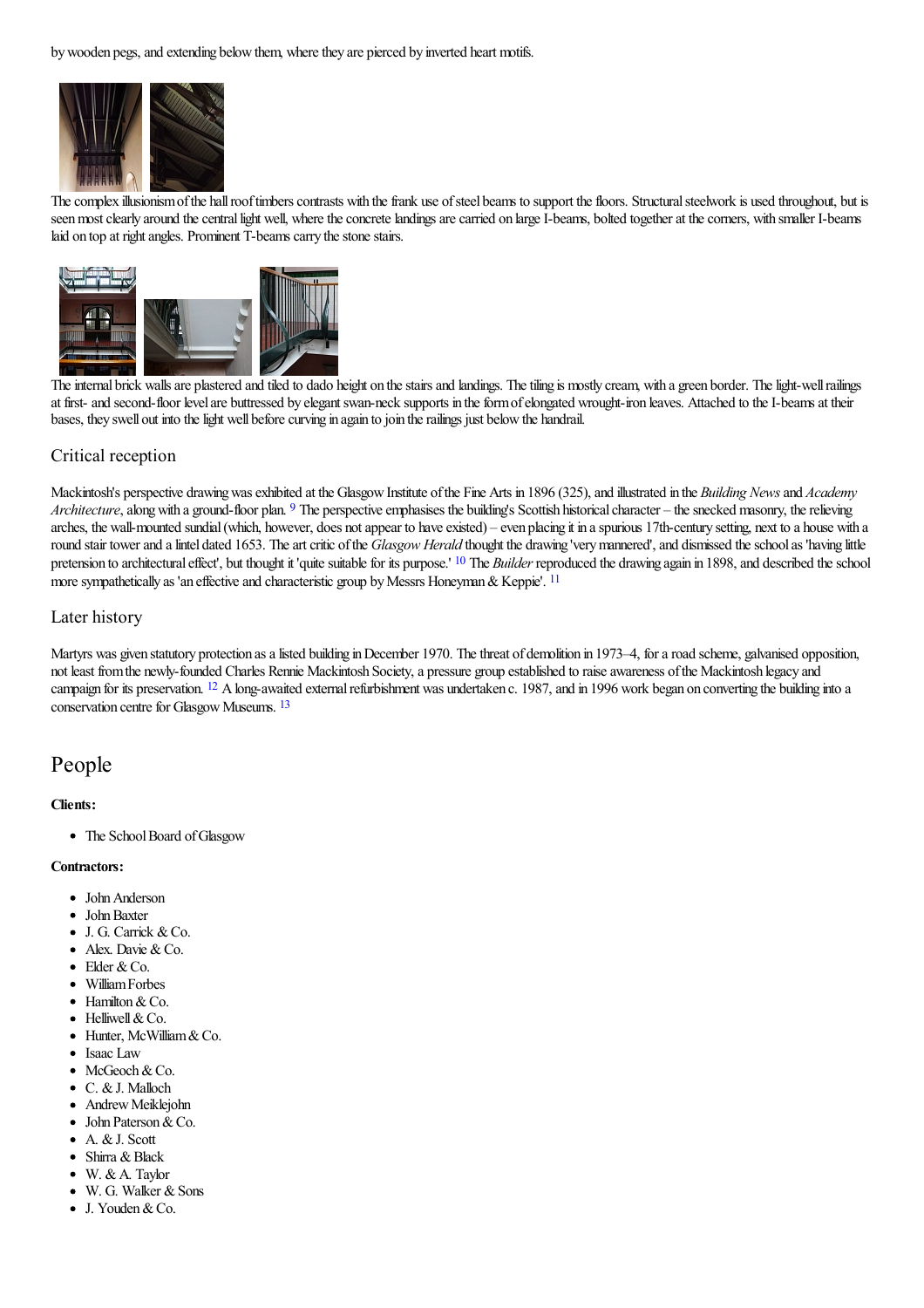## Job Book

The job books of Honeyman & Keppie (later Honeyman, Keppie & Mackintosh) are now held by The Hunterian, University of Glasgow and include four volumes related to the Mackintosh period. The books were used by the firm to keep a project-by-project, day-by-day record of contractors, suppliers and expenditure. The name of a project and/or client is usually at the top of the left-hand page, followed by information about tradesmen who tendered. The name ofthe measurer (quantity surveyor) is usually at thetop oftheright-hand page, followed by information about payments to contractorsand suppliers. All ofthe data for  $M105$  is entered in the tables below.

Page numbering is not consistent in the job books. Sometimes a single number refers to a double-page spread and sometimes each page is individually numbered. Here, each image of a double-page spread is identified by the number given at the top of the left-hand page. (Images of all of the pages from the four job books can be found at Browse Job Books, Visit Book and Cash Book.)

The following information about M105 has been extracted from the job books:



**Client**: The School Board of Glasgow

#### **Measurer**: John Baxter **Measurer address: St Vincent Street**

### **Tenders**:

<span id="page-4-14"></span><span id="page-4-13"></span><span id="page-4-12"></span><span id="page-4-11"></span><span id="page-4-10"></span><span id="page-4-9"></span><span id="page-4-8"></span><span id="page-4-7"></span><span id="page-4-6"></span><span id="page-4-5"></span><span id="page-4-4"></span><span id="page-4-3"></span><span id="page-4-2"></span><span id="page-4-1"></span><span id="page-4-0"></span>

| <b>Contractor</b>   | <b>Type</b>                     | <b>Address</b>                    | Date                                                      | Value           | Accepted |
|---------------------|---------------------------------|-----------------------------------|-----------------------------------------------------------|-----------------|----------|
| W. & A. Taylor      | digger mason $&$<br>brickwork   | 142 Barloch Street,<br>Possilpark | no data in job<br>book                                    | £5025 4s 0d $1$ | yes      |
| Andrew Meiklejohn   | carpenter & joiner              | 21 Rupert Street                  | no data in job<br>£2185 16s 11d<br>$\overline{2}$<br>book |                 | yes      |
| John Anderson       | slater                          | 362 Parliamentary Road            | £160 16s 9d 3<br>no data in job<br>book                   |                 | yes      |
| John Paterson & Co. | plumber                         | 40 Candleriggs                    | no data in job<br>£447 1s 3d 4<br>book                    |                 | yes      |
| Isaac Law           | gasfitter                       | no data in job book               | no data in job<br>£162 12s 7d $5$<br>book                 |                 | yes      |
| William Forbes      | lath $\&$ plaster               | 167 West Graham Street            | no data in job<br>£296 5s 5d 6<br>book                    |                 | yes      |
| Hamilton & Co.      | paviour                         | 10 Margaret Street                | no data in job<br>book                                    | £284 19s 7d 7   | yes      |
| W. G. Walker & Sons | tarmacadam paving               | Ayr                               | no data in job<br>£142 7s 0d $8$<br>book                  |                 | yes      |
| C. & J. Malloch     | glazier                         | <b>St Vincent Street</b>          | no data in job<br>£109 2s $6d$ 9<br>book                  |                 | yes      |
| Helliwell & Co.     | patent glazing                  | no data in job book               | no data in job<br>£23 2s 6d 10<br>book                    |                 | yes      |
| J. Youden & Co.     | tiling                          | <b>Bothwell Street</b>            | no data in job<br>book                                    | £291 12s 0d 11  | yes      |
| Elder & Co.         | steel & iron                    | 50 Galbraith Street               | no data in job<br>book                                    | £235 5s 1d 12   | yes      |
| Shirra & Black      | smith work and stair<br>railing | 6 Blair Street, Anderston         | no data in job<br>£76 2s 0d 13<br>book                    |                 | yes      |
| McGeoch & Co.       | ironmongery                     | 108 Argyle Street                 | no data in job<br>£118 3s 10d 14<br>book                  |                 | yes      |
| A. & J. Scott       | painter                         | no data in job book               | no data in job<br>book                                    | £148 0s 0d 15   | yes      |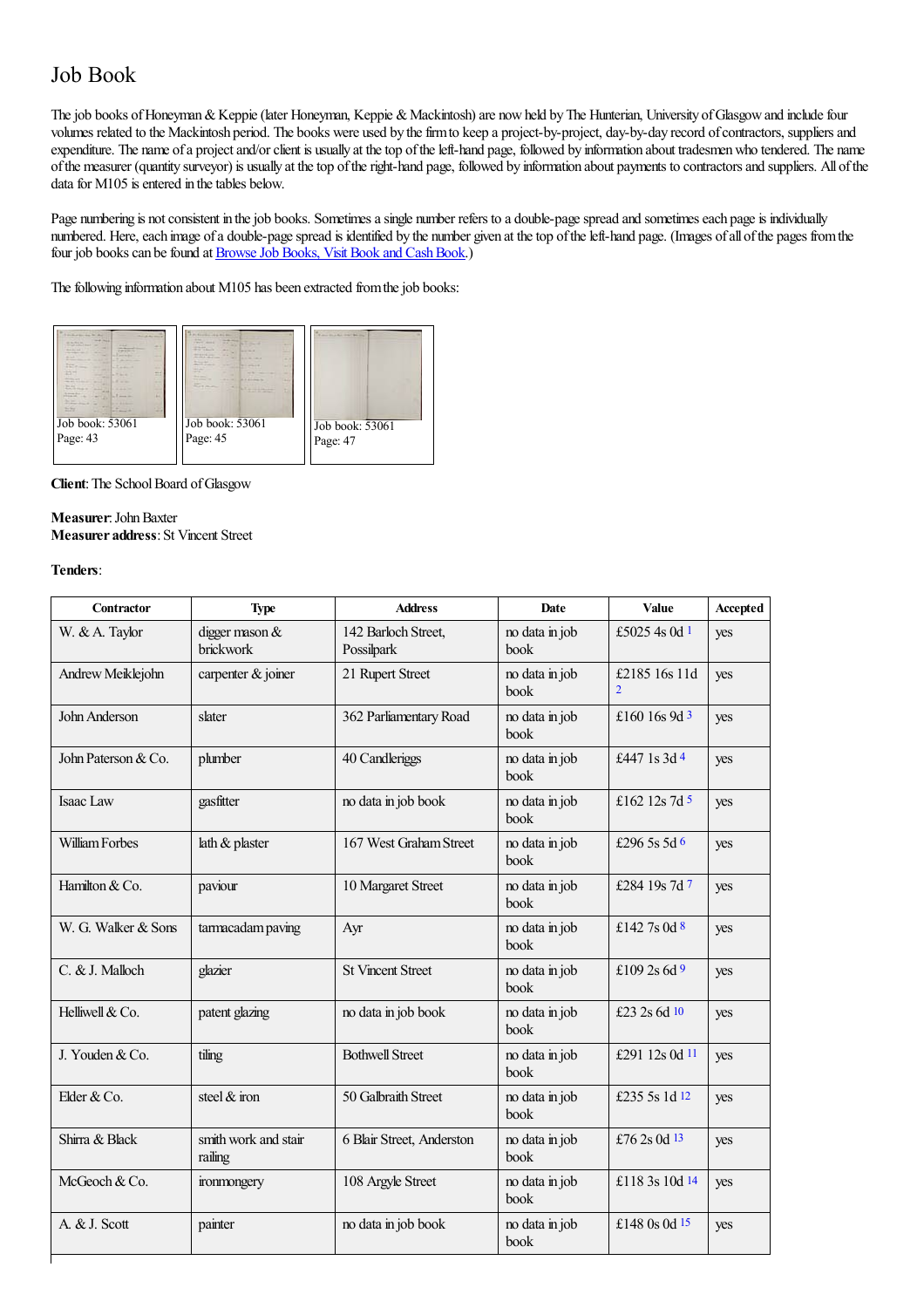<span id="page-5-1"></span><span id="page-5-0"></span>

| Hunter, McWilliam &<br>Co. | heating apparatus | no data in job book | no data in job<br>book | £198 10s 0d $16$ | <b>ves</b> |
|----------------------------|-------------------|---------------------|------------------------|------------------|------------|
| J. G. Carrick & Co.        | ventilators       | no data in job book | no data in job<br>book | £28 0s 0d $17$   | ves        |

### **Payments (trades):**

<span id="page-5-2"></span>

| <b>Name</b>             | <b>Type</b>                  | Payment out sum                                     |
|-------------------------|------------------------------|-----------------------------------------------------|
| W. & A. Taylor          | digger mason & brickwork     | £4867 6s 7d 18                                      |
| Andrew Meiklejohn       | carpenter & joiner           | Payment date: 10 February 1899<br>£2148 10s 8d      |
| John Anderson           | slater                       | Payment date: 9 September 1897<br>£116 5s 3d        |
| John Paterson & Co.     | plumber                      | Payment date: 12 September 1898<br>£467 15s 0d      |
| Isaac Law               | gasfitter                    | Payment date: 1 September1898<br>£116 6s 4d         |
| William Forbes          | lath & plaster               | Payment date: 29 March 1898<br>£284 18s 9d          |
| Hamilton & Co.          | pavior                       | Payment date: 29 March [1898]<br>£236 2s 9d         |
| W. G. Walker & Sons     | tarmacadam paving            | Payment date: 25 February 1898<br>£76 2s 0d         |
| C. & J. Malloch         | glazier                      | Payment date: 15 March [1898]<br>£91 11s 6d         |
| Helliwell & Co.         | patent glazing               | Payment date: 9 September 1897<br>£22 1s 9d         |
| J. Youden & Co.         | tiling                       | Payment date: 25 February 1898<br>£343 16s 6d       |
| Elder & Co.             | steel & iron                 | Payment date: 29 March [1898]<br>£213 18s 8d        |
| Shirra & Black          | smith work $&$ stair railing | Payment date: 5 May [1898]<br>£102 0s 9d            |
| McGeoch & Co.           | ironmongery                  | Payment date: 11 February [1898]<br>£103 6s 9d      |
| A. & J. Scott           | painter                      | Payment date: no data in job book<br>£139 6s 11d 19 |
| Hunter, McWilliam & Co. | heating apparatus            | Payment date: 13 September [1898]<br>£192 16s 6d    |
| J. G. Carrick & Co.     | ventilators                  | Payment date: 17 February 1898<br>£28 0s 0d 20      |
| Alex. Davie & Co.       | no data in job book          | Payment date: 17 February 1898<br>£15 6s 0d 21      |

## Documents



<span id="page-5-5"></span><span id="page-5-4"></span><span id="page-5-3"></span>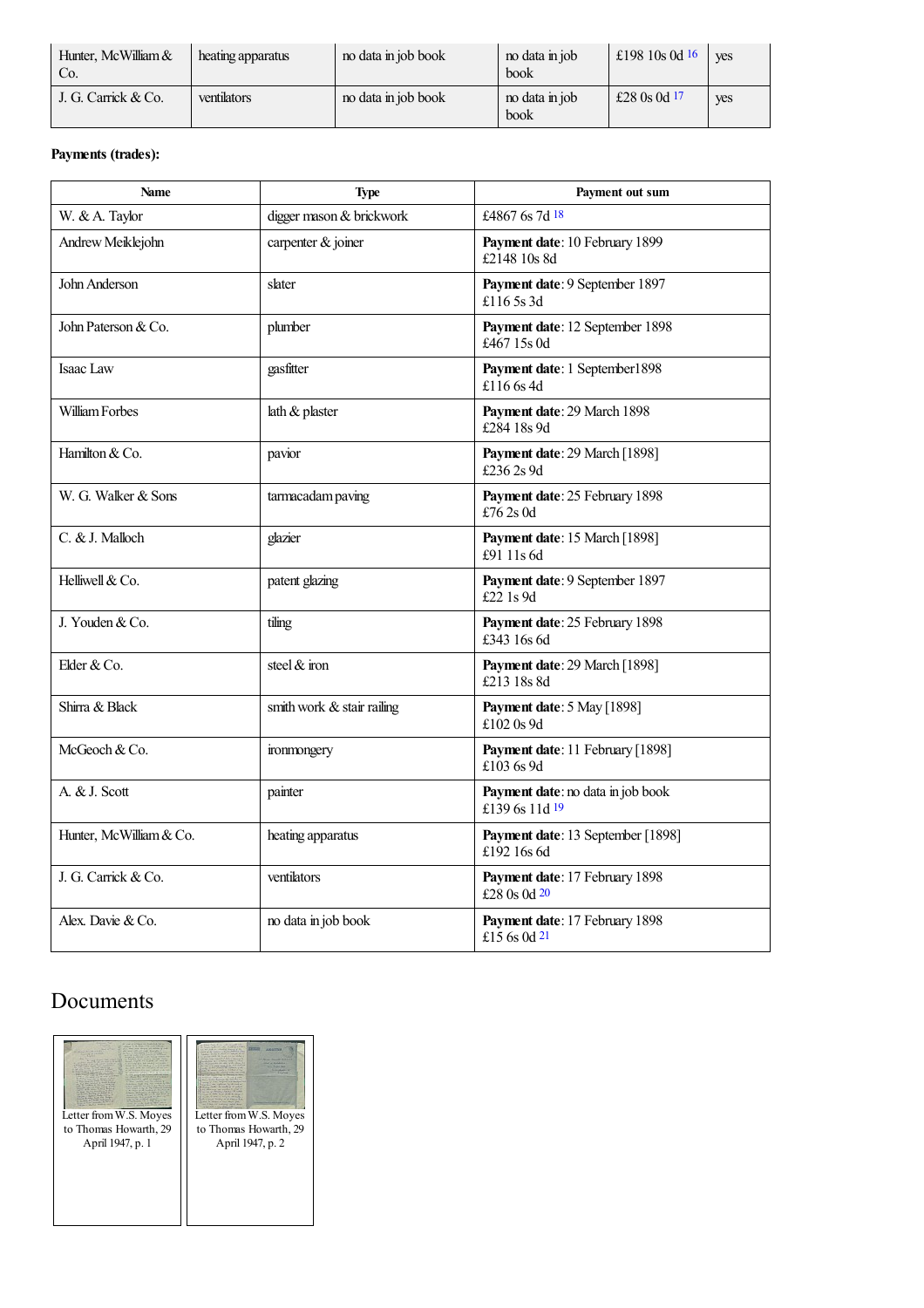## Images

| ш<br><b>A.L.</b><br>acies <b>0 F</b> 335<br>View from S.E. | N. front                    | N.E. entrance                       | Staircase window and<br>eaves                            | Window details on N.<br>front    | Balustrade of E. boundary<br>wall |
|------------------------------------------------------------|-----------------------------|-------------------------------------|----------------------------------------------------------|----------------------------------|-----------------------------------|
| Windows on E. front                                        | Basement vent               | Detail of console, N.E.<br>entrance | Light well, first floor                                  | Hall and light well              | Hall roof                         |
| Hall roof, detail of<br>brackets                           | Hall roof, detail of corbel | Ironwork of balcony                 | Roof structure of N.W.<br>$_{\mbox{\scriptsize{stair}}}$ | Detail of trusses, N.W.<br>stair | Steelwork of N.E. stair           |
| Ground-floor plan                                          |                             |                                     |                                                          |                                  |                                   |

## Bibliography

### Published

- David Brett, *C. R. Mackintosh: The Poetics of Workmanship*, London:Reaktion, 1992, pp. 83–8
- Alan Crawford, *Charles Rennie Mackintosh*, London: Thames & Hudson, 1995, p. 30  $\bullet$
- Thomas Howarth, *Charles Rennie Mackintosh and the Modern Movement*, London:Routledge &Kegan Paul, 2nd edn, 1977, pp. 65–6  $\bullet$
- Robert Macleod, *Charles Rennie Mackintosh: Architect and Artist*, London:Collins, 1983, pp. 44–7
- David Walker, 'The GlasgowYears', inWendyKaplan, *Charles Rennie Mackintosh*, NewYork and London:Abbeville Press, 1996, pp. 130–1  $\bullet$
- ElizabethWilliamson, Anne Richesand MalcolmHiggs, *Buildings of Scotland: Glasgow*, London:Penguin, 1990, pp. 144–6
- P. Ballantine, 'Martyrs Public School', *Charles Rennie Mackintosh Society Newsletter*, 9, Autumn 1975, pp. 3–6
- 'Martyrs Public School', *Charles Rennie Mackintosh Society Newsletter*, 46, Summer 1987, p. 12  $\bullet$
- 'Martyrs Public School', *Charles Rennie Mackintosh Society Newsletter*, 71, Spring 1997, p. 8  $\bullet$
- *Academy Architecture*, 1896, pp. 80, 85  $\bullet$
- *Architects'Journal*, 158, 19 September 1973, p. 648; 159, 20 March 1974, p. 602
- 'The Architecture of our Large ProvincialTowns:XVI, Glasgow', *Builder*, 75, 9 July 1898, pp. 21–34
- *Building News*, 71, 31 July 1896, p. 147
- *Glasgow Herald*, 7 March 1896, p. 7 $\bullet$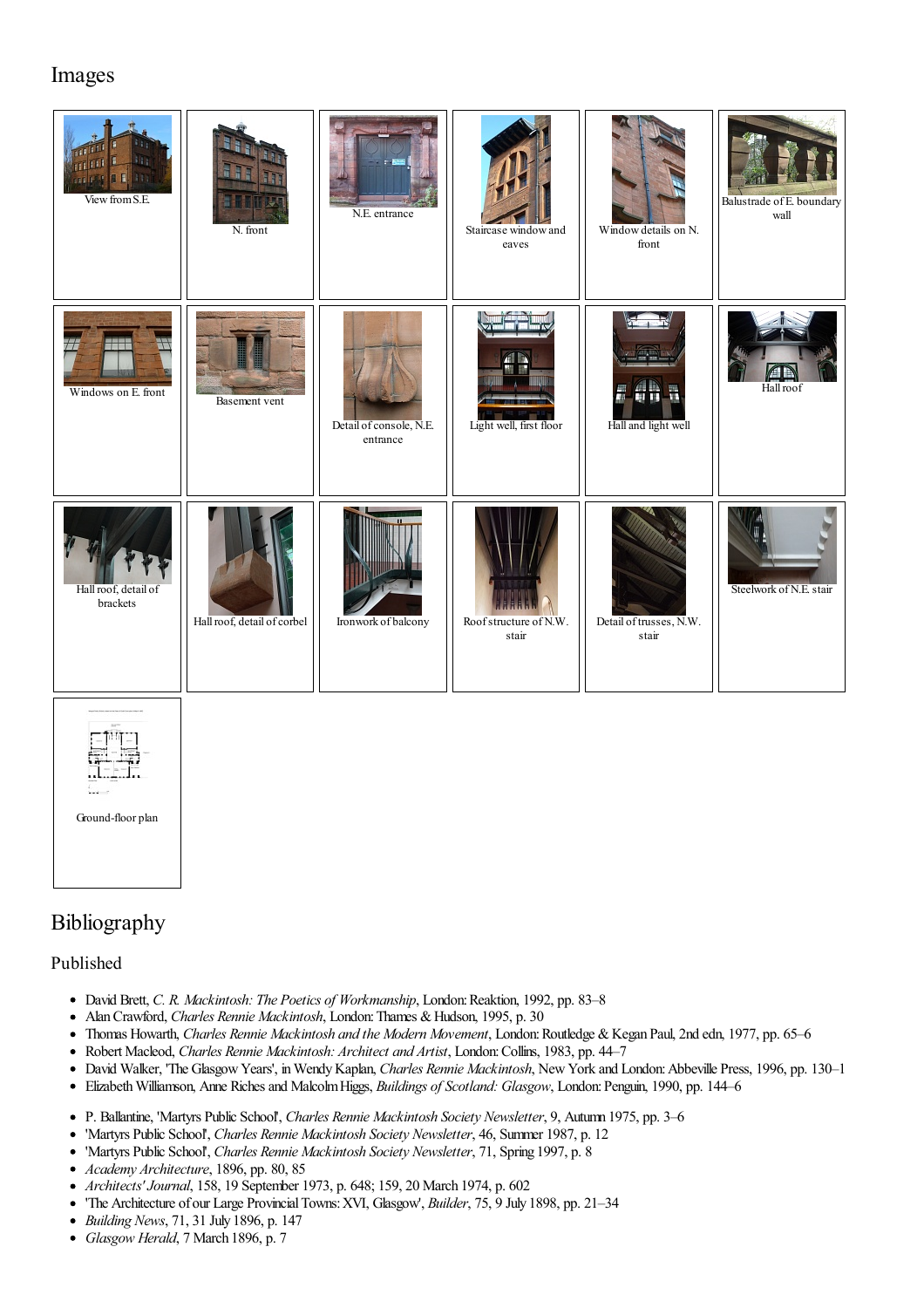### Unpublished

- Alison Harris, 'A Report on the present and future condition of the remaining buildings of Charles Rennie Mackintosh', unpublished Dip. Arch. dissertation, Glasgow School of Art, 1976
- Hiroaki Kimura, 'Charles Rennie Mackintosh: Architectural Drawings', unpublished PhD thesis, University of Glasgow, 1982, pp. 27–8
- GlasgowCityArchives Collection:GlasgowDean ofGuild Court Proceedings, D-OPW 19/14, p. 83
- GlasgowCityArchives Collection:GlasgowDean ofGuild Court, Register ofInspections, D-OPW 25/48, pp. 53, 88
- Glasgow City Archives Collection: Glasgow School Board minutes, D-ED 1/1/1
- Glasgow City Archives Collection: Glasgow School Board, Property Department letter book, D-ED 1/1/12/14
- University ofToronto, Robarts Library:Letter fromW. S. Moyes to Thomas Howarth, 29 April 1947, B96-0028/017 (13)

Notes:

<span id="page-7-0"></span>:P. Ballantine, 'Martyrs Public School', *Charles Rennie Mackintosh Society Newsletter*, 9, Autumn 1975, p. 6.

<span id="page-7-1"></span>:GlasgowCityArchives Collection:SchoolBoard ofGlasgowPropertyDepartment letter book, D-ED1/1/12/14, G. W. Alexander to JohnHoneyman &Keppie, 18 January 1895, p. 294.

<span id="page-7-2"></span>:GlasgowCityArchives Collection:GlasgowDean ofGuild Court Proceedings, D-OPW 19/14, p. 83.

<span id="page-7-3"></span>:GlasgowCityArchives Collection:GlasgowDean ofGuild Court, Register ofInspections, D-OPW 25/48, pp. 53, 88.

<span id="page-7-4"></span>:P. Ballantine, 'Martyrs Public School', *Charles Rennie Mackintosh Society Newsletter*, 9, Autumn 1975, p. 5.

<span id="page-7-5"></span>:GlasgowCityArchives Collection:GlasgowDean ofGuild Court, Register ofInspections, D-OPW 25/48, pp. 53, 88.

<span id="page-7-6"></span>:GlasgowCityArchives Collection:GlasgowDean ofGuild Court, Register ofInspections, D-OPW 25/48, pp. 53, 88.

<span id="page-7-7"></span>: Architects' Journal, 158, 19 September 1973, p. 648; *Architects' Journal*, 159, 20 March 1974, p. 602; Alison Harris, 'A Report on the present and future condition of the remaining buildings of Charles Rennie Mackintosh', unpublished Dip. Arch. dissertation, Glasgow School of Art, 1976.

<span id="page-7-8"></span>:'Martyrs SchoolVisit', *Charles Rennie Mackintosh Society Newsletter*, 37, May 1984, p. 2.

<span id="page-7-9"></span>: The Hunterian, University of Glasgow: letter from Charles Rennie Mackintosh Society to Strathclyde Regional Council, 29 April 1985.

<span id="page-7-10"></span>:'Martyrs SchoolInitiative', *Charles Rennie Mackintosh Society Newsletter*, 43, Summer 1986, p. 4.

<span id="page-7-11"></span>:'Martyrs Public School', *Charles Rennie Mackintosh Society Newsletter*, 46, Summer 1987, p. 12.

- <span id="page-7-12"></span>:*The Bulletin: The Monthly Newspaper of Glasgow City Council*, November 1992, p. 13.
- <span id="page-7-13"></span>:'Doors OpenDay and Martyrs Public School', *Charles Rennie Mackintosh Society Newsletter*, 63, Winter 1993, p. 9.
- <span id="page-7-14"></span>:'Martyrs Public School', *Charles Rennie Mackintosh Society Newsletter*, 71, Spring 1997, p. 8.
- <span id="page-7-15"></span>:PaulStallan, 'The Parson Street Project', *Charles Rennie Mackintosh Society Newsletter*, 75, Spring 1999, p. 4.

<span id="page-7-16"></span>:*Glasgow Herald*, 8 October 1859, p. 2.

<span id="page-7-17"></span>: Glasgow City Archives Collection: Glasgow School Board, Property Department letter book, D-ED 1/1/12/14, letter from G. W. Alexander to John Honeyman&Keppie, 18 January 1895, p. 294.

<span id="page-7-18"></span>: Glasgow City Archives Collection: Glasgow School Board Property Department letter book, D-ED 1/1/12/14, letter to John Honeyman & Keppie, 31 October 1895, p. 989; Glasgow City Archives Collection: Glasgow School Board Property Department letter book, D-ED 1/1/12/15, letter from G. W. Alexander to John Honeyman & Keppie, 18 November 1896, p. 666.

<span id="page-7-19"></span>:FelixClay, *Modern School Buildings: Elementary and Secondary*, London:B. T. Batsford, 2nd edn, 1906, p. 548.

<span id="page-7-20"></span>: Dublin, National Library of Ireland: Mackintosh sketchbook, PD 2009 TX, p. 24.

<span id="page-7-21"></span>: University of Toronto, Robarts Library: Letter from W. S. Moyes to Thomas Howarth, 29 April 1947, B96-0028/017 (13); Dublin: National Library of Ireland, Mackintosh sketchbook, PD 2011 TX, p. 30.

- <span id="page-7-22"></span>: Glasgow City Archives Collection: Glasgow School Board minutes, D-ED 1/1/1, 20 January 1896.
- <span id="page-7-23"></span>:David Brett, *C. R. Mackintosh: The Poetics of Workmanship*, London:Reaktion, 1992, pp. 83–4.
- <span id="page-7-24"></span>:*Building News*, 71, 31 July 1896, p. 147; *Academy Architecture*, 9, 1896, p. 80; p. 85.